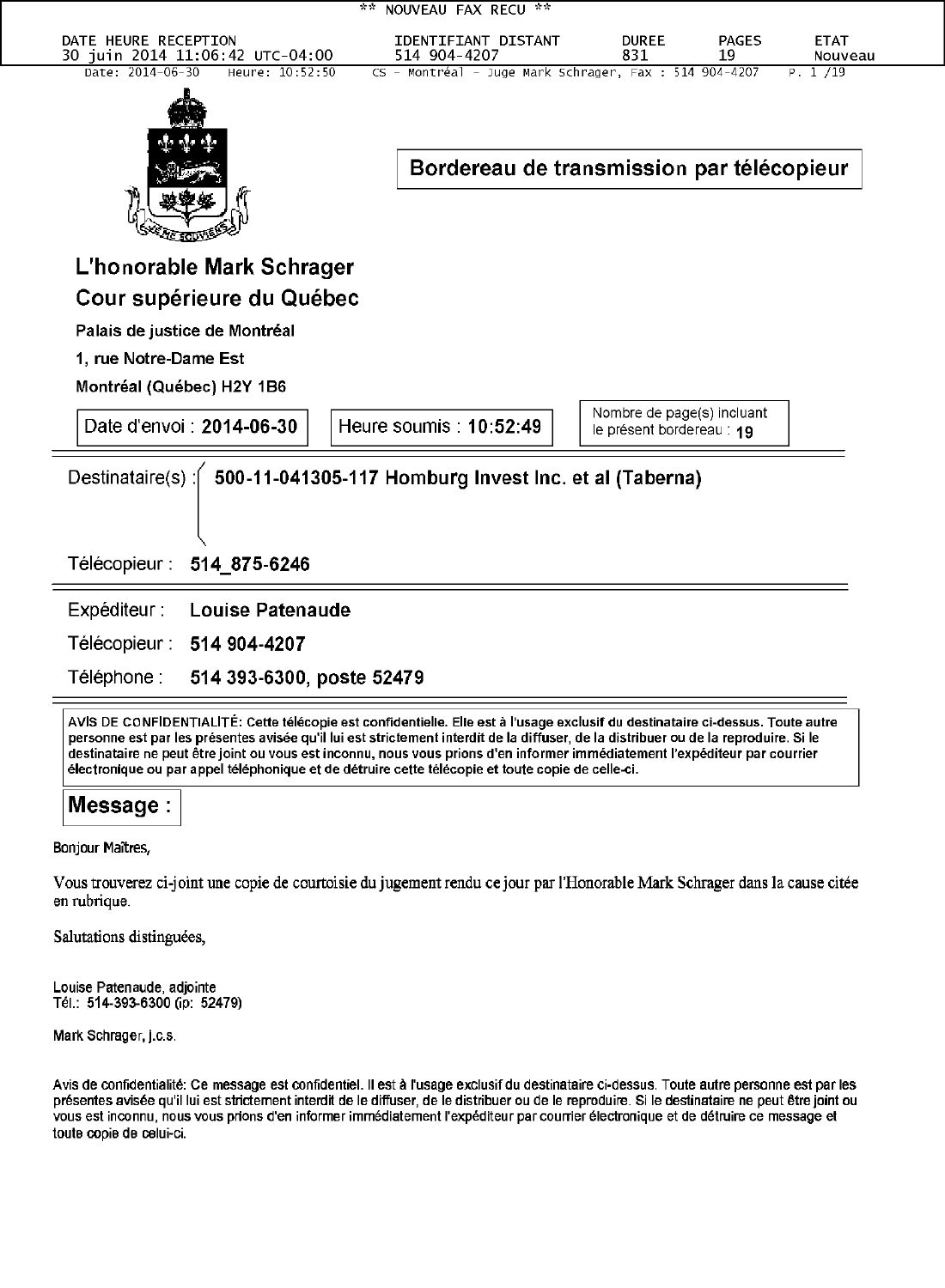# SUPERIOR COURT

(Commercial Division)

**CANADA** PROVINCE OF QUÉBEC DISTRICT OF MONTRÉAL N°; 500-11-041305-117

DATE: June 30, 2014

PRESIDING: THE HONOURABLE MARK SCHRAGER, J.S.C.

IN THE MATTER OF THE PLAN OF COMPROMISE OR ARRANGEMENT OF:

HOMBURG INVEST INC. HOMBURG SHARECO INC. CHURCHILL ESTATES DEVELOPMENT LTD. INVERNESS ESTATES DEVELOPMENT LTD. CP DEVELOPMENT LTD. NORTH CALGARY LAND LTD.

Debtors / Petitioners

And

HOMCO REALTY FUND (52) LIMITED PARTNERSHIP HOMCO REALTY FUND (88) LIMITED PARTNERSHIP HOMCO REALTY FUND (89) LIMITED PARTNERSHIP HOMCO REALTY FUND (92) LIMITED PARTNERSHIP HOMCO REALTY FUND (94) LIMITED PARTNERSHIP HOMCO REALTY FUND (96) LIMITED PARTNERSHIP HOMCO REALTY FUND (105) LIMITED PARTNERSHIP HOMCO REALTY FUND (121) LIMITED PARTNERSHIP НОМСО REALTY FUND (122) LIMITED PARTNERSHIP HOMCO REALTY FUND (142) LIMITED PARTNERSHIP HOMCO REALTY FUND (190) LIMITED PARTNERSHIP HOMCO REALTY FUND (191) LIMITED PARTNERSHIP HOMCO REALTY FUND (199) LIMITED PARTNERSHIP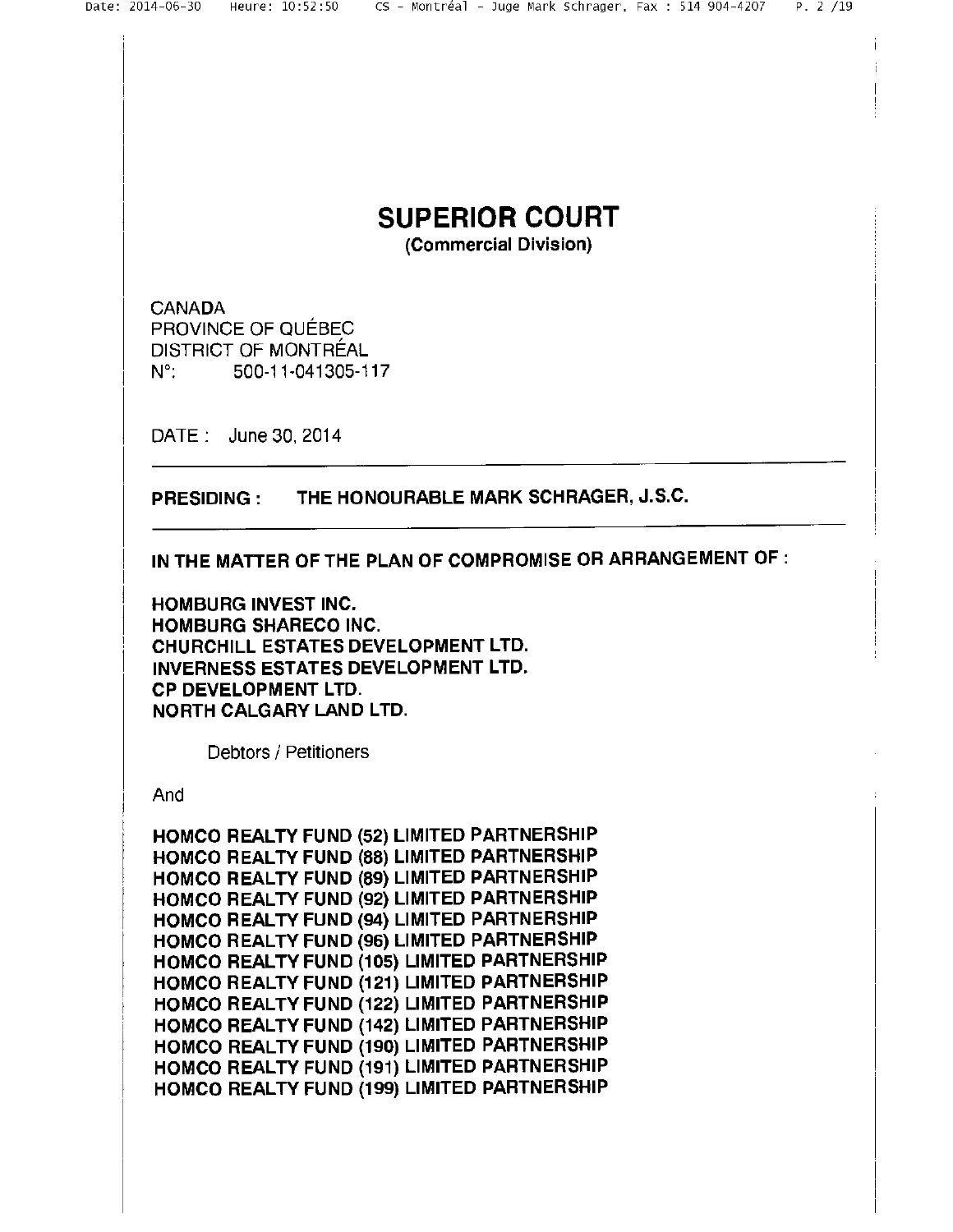Mises-en-cause

And

# STICHTING HOMBURG BONDS

Mise-en-cause

And

TABERNA PREFERRED FUNDIND VI, LTD. TABERNA PREFERRED FUNDIND VIII, LTD. TABERNA EUROPE COO I P.L.C. TABERNA EUROPE CDO II P.L.C.

Mises-en-cause

And

## SAMSON BÉLAIR/DELOITTE & TOUCHE INC.

**Monitor** 

# JUDGMENT

JS 1319

# FACTS

[1] The Debtors/Petitioners ("Debtors") were subject to an initial stay order issued on September 9, 2011 pursuant to the Companies' Creditors Arrangement Act<sup>1</sup> ("CCAA") by the Honourable Justice Louis Gouin. The latter has been charged with the management of the case but due to a conflict of interest with the attorneys the four (4) Taberna entities mises-en-cause in the instant proceedings ("Taberna"), the undersigned presided over the present matter.

[2] After a number of extensions of the CCAA stay order, the Debtors filed an arrangement which was accepted by the statutory majority of creditors under the

 $1$  R.S.C., 1985, c. C-36.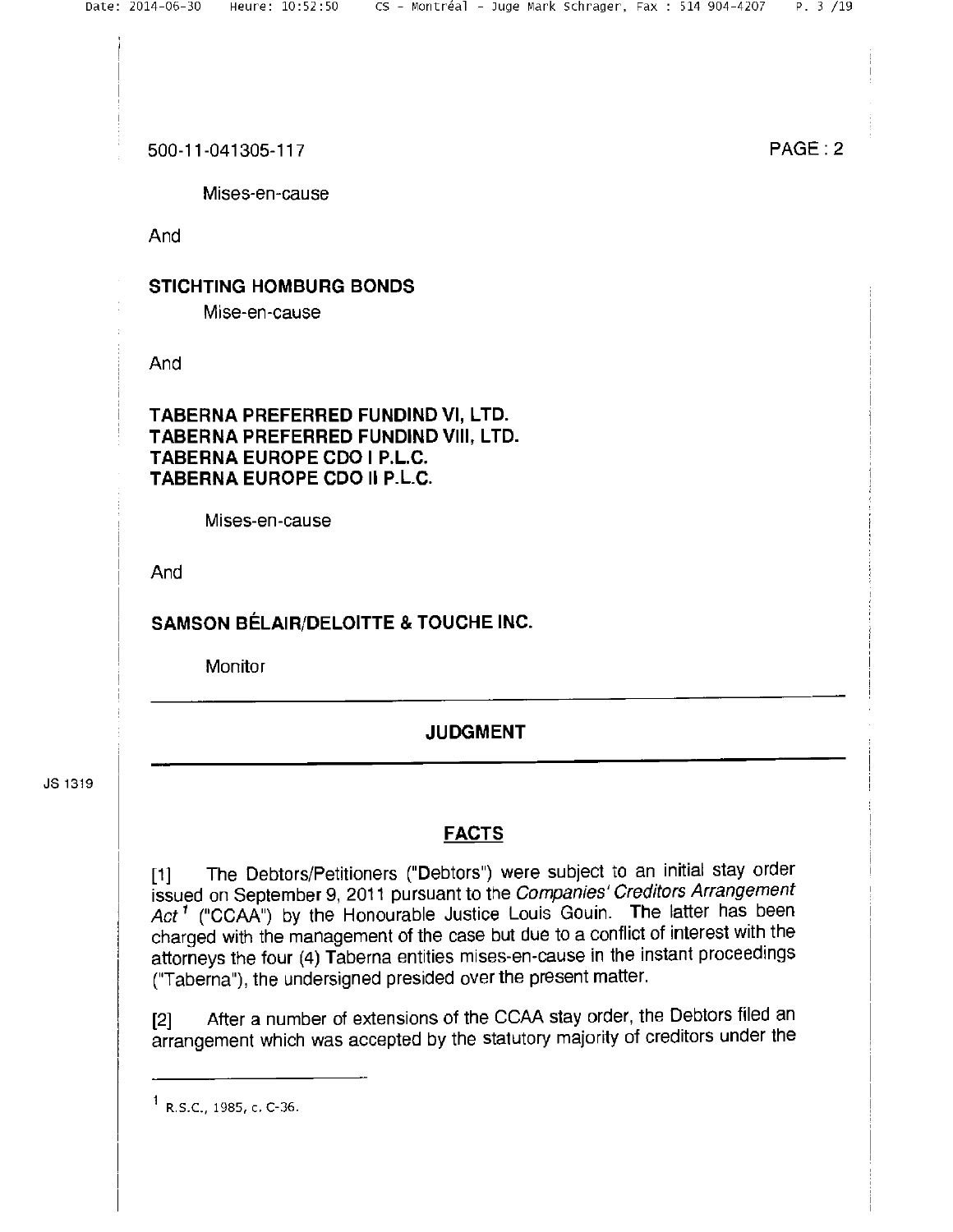CCAA and subsequently sanctioned by the Court on June 5, 2013. Implementation of this plan, including payments thereunder, has begun.

[3] The undersigned is called upon to adjudicate on the Debtor's Re-Amended Motion for Directions which was originally filed on January 25, 2013. The motion seeks resolution of issues regarding the rank inter se of, in essence, two series of debentures one held or administered by the mise-encause Stichting Homburg Bonds ("Stichting") referred to above and the other by Taberna.

[4] In May 2006, Homburg Invest Inc. ("HII"), one of the Co-Petitioners/ Debtors, entered into a trust indenture with Stichting as trustee providing, inter alia, for the issuance of bonds. In 2002, Homburg shareco Inc. ("Shareco") another Co-Petitioner Debtor entered into an indenture also with Stichting providing for the issuance of additional bonds. The face-amount of the outstanding bonds as at the CCAA filing aggregated in excess of 400 Million Euros (or approximately 500 Million dollars) and constituted the largest single bloc of debt of the Debtor of approximately 1.8 Billion dollars.

[5] In July 2006, III entered into a "junior subordinate indenture" with Wells Fargo Bank, N.A. ("Wells Fargo") providing for the issuance of 20 Million US dollar notes. A second indenture was signed at the same time providing for the issuance of 25 Million euro notes (hereinafter together, the 2006 Taberna Indentures).

[6] Both of the 2006 Taberna Indentures contained the following clauses:

#### "SECTION 12.1. Securities Subordinate to senior Debt.

The Company covenants and agrees, and each Holder of a Security, by its acceptance thereof, likewise covenants and agrees, that, to the extent and in the manner hereinafter set forth in this Article XII, the payment of the principal of and any premium and interest (including any Additional Interest) on each and all of the Securities are hereby expressly made subordinate and subject in right of payment to the prior payment in full of all Senior Debt.

#### SECTION 12.2. No Payment When Senior Debt in Default; Payment Over of ProceedsUpon Dissolution, Etc.

(a) In the event and during the continuation of any default by the Company in the payment of any principal of or any premium or interest on any Senior Debt (following any grace period, if applicable) when the same becomes due and payable, whether at maturity or at a date fixed for prepayment or by declaration of acceleration or otherwise, then, upon written notice of such default to the Company by the holders of such senior Debt or any trustee therefor, unless and until such default shall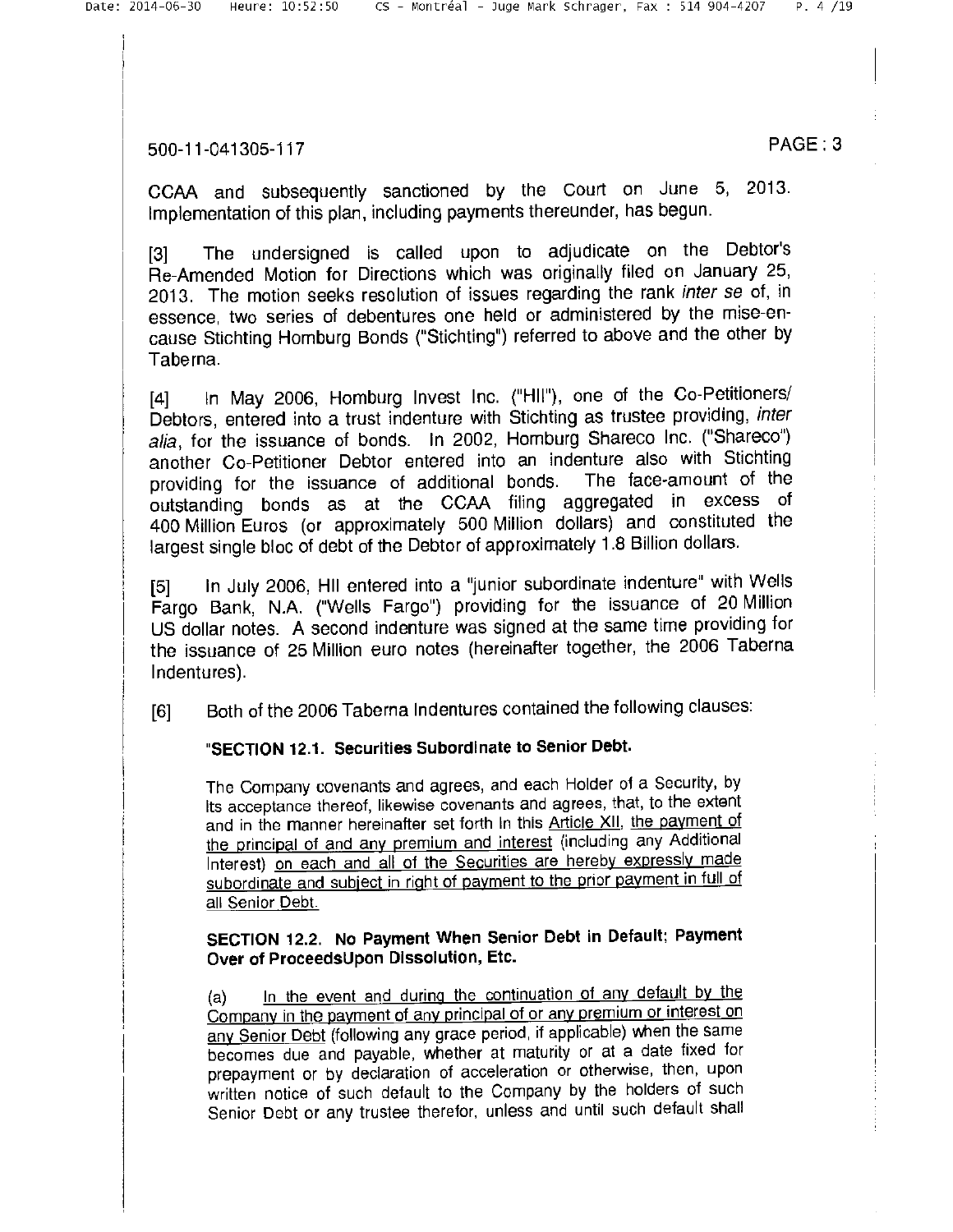have been cured or waived or shall have ceased to exist, no direct or indirect payment (in cash, property, securities, by set-off or otherwise) shall be made or agreed to be made on account of the principal of or any premium or interest (including any Additional Interest) on any of the Securities, or in respect of any redemption, repayment, retirement, purchase or other acquisition of any of the Securities.

(b) In the event of a bankruptcy, insolvency or other proceeding described in clause (d) or (e) of the definition of Event of Default (each such event, if any, herein sometimes referred to as a "Proceeding"), all Senior Debt (including any interest thereon accruing after the commencement of any such proceedings) shall first be paid in full before any payment or distribution, whether in cash, securities or other property. shall be made to any Holder of any of the Securities on account thereof. Any payment or distribution, whether in cash, securities or other property (other than securities of the Company or any other entity provided for by a plan of reorganization or readjustment the payment of which is subordinate, at least to the extent provided in these subordination provisions with respect to the indebtedness evidenced by the Securities, to the payment of all Senior Debt at the time outstanding and to any securities issued in respect thereof under any such plan of reorganization or readjustment), which would otherwise (but for these subordination provisions) be payable or deliverable in respect of the Securities shall be paid or delivered directly to the holders of Senior Debt in accordance with the priorities then existing amonq such holders until all Senior Debt (including any interest thereon accruing after the commencement of any Proceeding) shall have been paid in full.

(c) In the event of any Proceeding, after payment in full of all sums owing with respect to Senior Debt, the Holders of the Securities, together with the holders of any obligations of the Company ranking on a parity with the Securities, shall be entitled to be paid from the remaining assets of the Company the amounts at the time due and owing on account of unpaid principal of and any premium and interest (including any Additional Interest) on the Securities and such other obligations before any payment or other distribution, whether in cash, property or otherwise, shall be made on account of any Equity Interests or any obligations of the Company ranking junior to the Securities and such other obligations. If, notwithstanding the foregoinq, any payment or distribution of any character on any security, whether in cash, securities or other property (other than securities of the Company or any other entity provided for by a plan of reorganization or readjustment the payment of which is subordinate, at least to the extent provided in these subordination provisions with respect to the indebtedness evidenced by the Securities. to the payment of all Senior Debt at the time outstanding and to any securities issued in respect thereof under any such plan of reorganization or readjustment) shall be received by the Trustee or any Holder in contravention of any of the terms hereof and before all Senior Debt shall have been paid in full, such payment or distribution or security shall be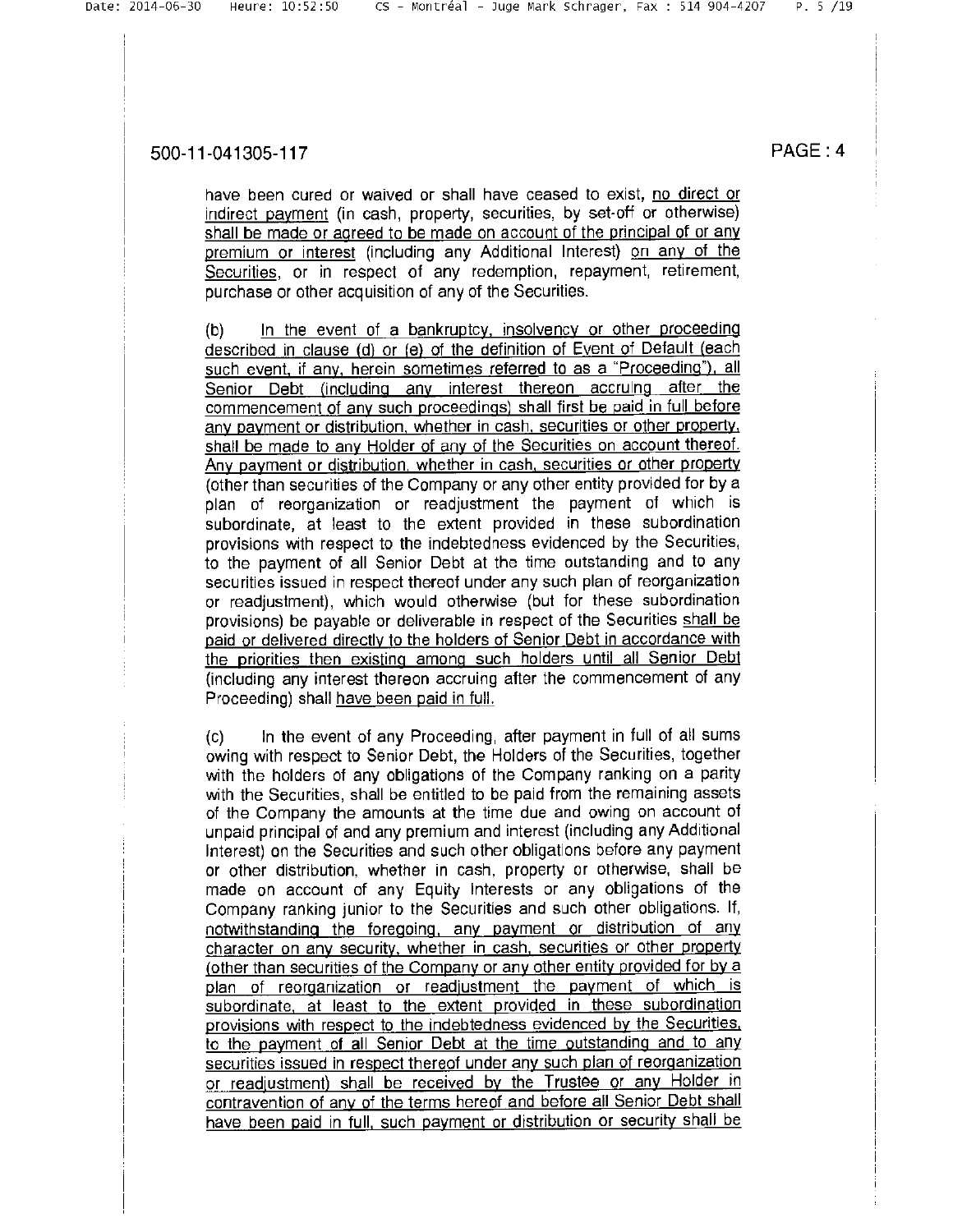received in trust the benefit of, and shall be paid over or delivered and transferred to, the relevant holders of the Senior Debt at the time outstanding in accordance with the priorities then existing among such holders for application to the payment of all Senior Debt remaining unpaid, to the extent necessary to pay all such Senior Debt (including any interest thereon accruing after the commencement of any Proceeding) in full. In the event of the failure of the Trustee or any Holder to endorse or assign any such payment, distribution or security, each holder of Senior Debt is hereby irrevocably authorized to endorse or assign the same."

(Underlined by the Court)

[7] Senior Debt is broadly defined in the 2006 Taberna Indentures and it is not contested that it includes the debt existing under and pursuant to the Stichting bonds.

[8] Thus, the 2006 Taberna notes were subordinate to the Stichting debt, in that once a payment of capital or interest on the Stichting debt was in default, no payment on account of the 2006 Taberna Indentures was permitted by HII.

[9] The 2006 Taberna Indentures further provided that they are governed by the laws of the State of New York.

[10] In 2011, HII was in default in virtue of certain financial covenants provided in the 2006 Taberna Indentures. Negotiations ensued between the business people followed by exchanges between the lawyers culminating in the signature of an Exchange Agreement on February 28, 2011 providing for the issuance of new indentures and new notes thereunder, to replace the 2006 Taberna Indentures and notes.

[11] Accordingly, and also on February 28, 2011, two new indentures and notes were issued to replace the Dollar and Euro 2006 Taberna Indentures (the "2011 Taberna Indentures"). These notes remain outstanding.

[12] Sections 12.1 and 12.2 referred to above were altered in that the pertinent portions of the said Sections 12.1 and 12.2 now read as follows:

#### "SECTION 12л. securities subordinate to senior Debt.

The Company covenants and agrees, and each Holder of a Security, by its acceptance thereof, likewise covenants and agrees, that, to the extent and in the manner hereinafter set forth in this Article XII, the payment of the principal of and any premium and interest (includinq any Additional Interest) on each and all of the Securities are hereby expressly made subordinate to the Senior Debt. Notwithstanding anything to the contrary contained herein, the securities issued pursuant to those certain Junior Subordinated Indentures, each dated as of the date hereof, between the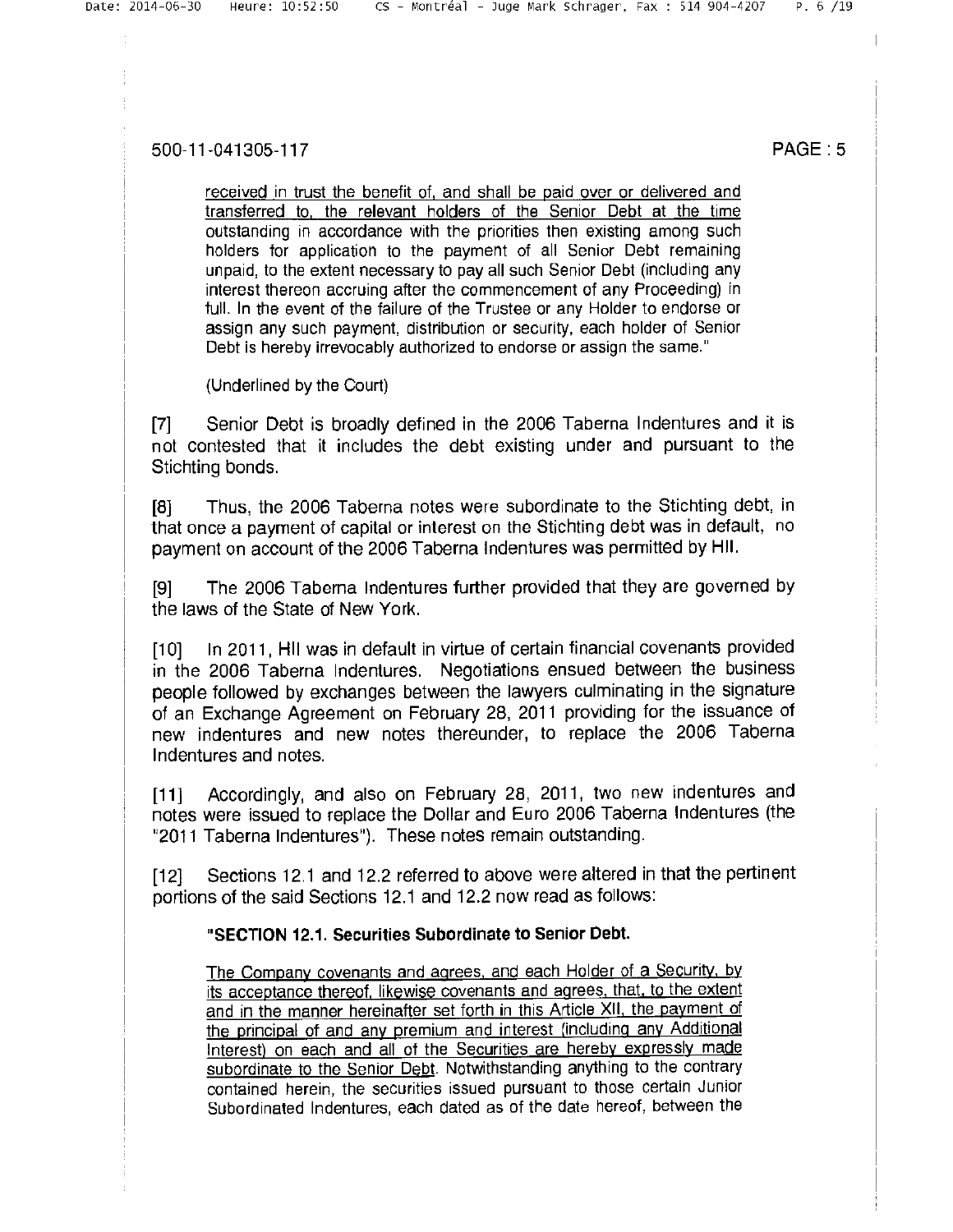Company and the Trustee shall not be Senior Debt or otherwise entitled to the subordination provisions of this Article XII and the Securities shall rank pari passu in right of payment to such securities.

#### SECTION 12.2. No Payment When senior Debt in Default.

(a) In the event and during the continuation of any default by the Company in the payment of any principal of or any premium or interest on any Senior Debt (following any grace period, if applicable) when the same becomes due and payable, whether at maturity or at a date fixed for prepayment or by declaration of acceleration or otherwise, then, upon written notice of such default to the Company by the holders of such Senior Debt or any trustee therefore, unless and until such default shall have been cured or waived or shall have ceased to exist, no direct or indirect payment (in cash, property, securities, by set-off or otherwise) shall be made or agreed to be made on account of the principal of or any premium or interest (including any Additional Interest) on any of the Securities, or in respect of any redemption, repayment, retirement, purchase or other acquisition of any of the Securities."

#### (Underlined by the Court)

[13] Of most significance and pertinent to these presents is the fact that Section 12(b) and (c) of the 2006 Taberna Indentures were deleted. Section 12.2(b) provided for full payment of the "Senior Debt" (in this case, Stichting) in priority to the Junior Debt (i.e. Taberna) in the event of a bankruptcy or insolvency of III. Section 12.2(c) provided that in the event of payment received by Wells Fargo as trustee under the Taberna Indentures, in contravention of Section 12.2(b), then such proceeds would be remitted or turned over to Senior Debt holders. Such a clause is commonly referred to as a "turnover provision".

[14] The definition of "Senior Debt" and the New York choice of law have not been modified.

[15] The effect of the foregoing modifications in the context of the CCAA arrangement of the Debtors is the gravaman of this litigation.

[16] According to Taberna, the effect of the drafting changes taken with other factors to be discussed hereinbelow, is that the claim of Taberna notes is no longer subordinate to the Stichting claim and should be paid *pari passu* with Stichting under the plan of arrangement approved by the Court.

[17] As stated above, the Debtors' plan of arrangement was sanctioned by the Court on June 5, 2013, in other words after the Motion for Directions was filed but before the present matter was set down for hearing.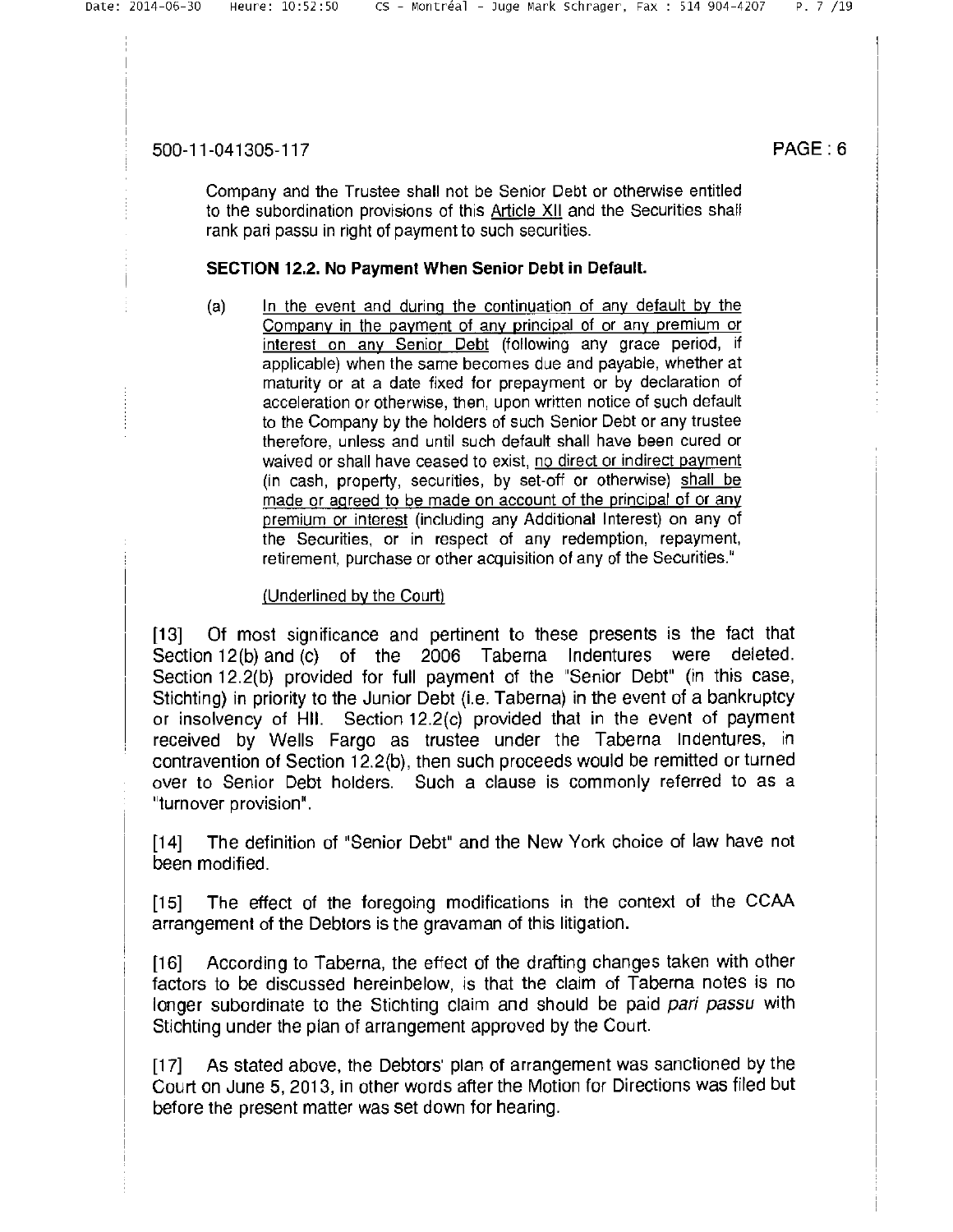[18] Under the plan of arrangement, all ordinary creditors including holders of Stichting bonds and Taberna notes were grouped in one and the same class. The intention of the Debtors supported by the Monitor was to pay nothing on account of the Taberna claim given the provisions of the subordination clauses referred to above and the fact that Stichting would not, under the plan, be paid in full. This was and is not acceptable to Taberna. However, in order to allow the HII plan to be confirmed and allow HII to move forward with its reorganization, the following was provided in the plan:

9.6 b) Notwithstanding any other provision in the Plan, HII and the Monitor shall comply with the Taberna Order in making any distributions on account of the Taberna Claim under the Plan, using the reserves created under the HII/shareco Plan, as applicable. To the extent that the Taberna Order directs that the distribution entitlement under the Plan in respect of the Taberna Claim shall be remitted to any Person or Persons other than the holders of the Taberna Claim, any Newco Common shares Cash-Out Election made by any holders of the Taberna claim shall be null."

"Taberna order" means a Final Order of the Court addressing the distribution entitlement of the holders of the Taberna Claim under the Plan in respect of the Taberna Claim and authorizing and directing III and the Monitor to rely on such Order in connection with the Plan;"

[19] The present judgment is the Taberna order.

[20] By voting for the plan, the statutory majority agreed with HII that the issue of subordination between Stichting and Taberna would be resolved after the plan was sanctioned. Even though Taberna voted against the plan, it did not oppose this manner of proceeding or insist that HII's Motion for Directions be heard prior to the Court sanction of the plan.

[21] For purposes of the proof and hearing herein, the parties relied on the affidavit in support of the Motion for Directions as well as the exhibits filed by consent and admissions filed in the Court record. Only the expert witnesses testifying on the content and effect of New York law were heard viva voce.

#### **SUMMARY OF THE PARTIES POSITION**

#### **Position of Taberna**

[22] Taberna submits that it should receive the same treatment as the Stichting bondholders under the plan of arrangement, or in other words be paid on a pari passu basis.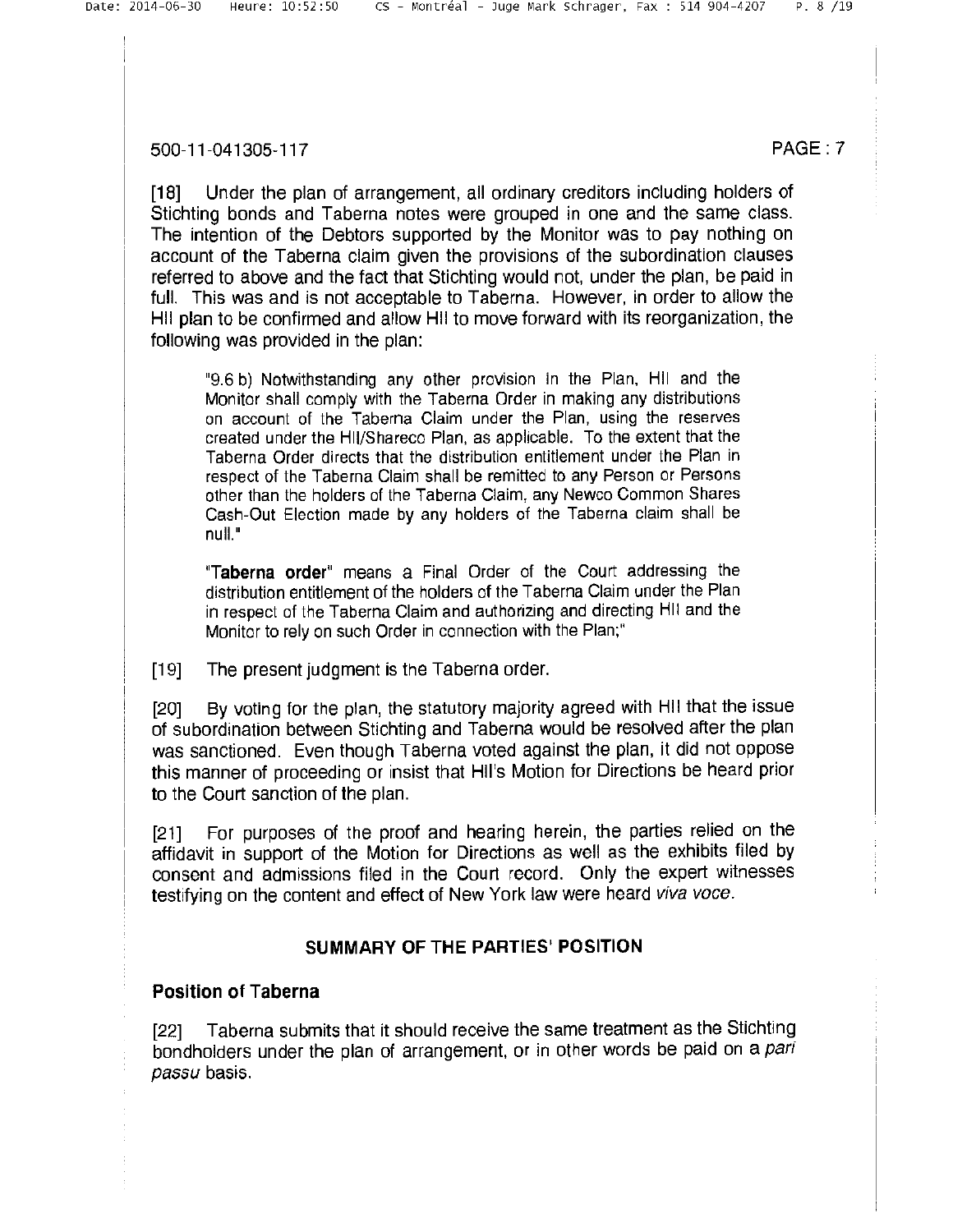[23] Taberna contends that the subordination contained in Section 12 of the 2011 Taberna Indentures no longer has effect because the bankruptcy language and the turnover provisions found in the 2006 Taberna Indentures were deleted so that in a bankruptcy or insolvency, Taberna debt is no longer subordinate and Taberna no longer has the obligation to turnover any entitlements to Stichting.

[24] Taberna continues that the deletion of the language was a result of a negotiation between the business people followed by exchanges between the attorneys after HII's covenant default which led to the Exchange Agreement and the 2011 Taberna Indentures. It was part of the consideration for forbearing the covenant defaults. According to Taberna, the parties involved in the negotiation intended the result that Taberna no longer be subordinate in the event of a bankruptcy or insolvency.

[25] Moreover, the fact that Taberna was placed in the same class for purposes of the plan of arrangement as Stichting (and indeed the same class as all of the unsecured creditors) dictates that Taberna should receive the same treatment as the other unsecured creditors, or in other words not be treated in a subordinate fashion.

#### Position of the Debtor, Stichting and the Monitor

[26] The other parties contend that the drafting changes left the basic subordination language intact, so that the fundamental legal position of the Taberna debt remains unchanged — i.e. it is subordinate to Stichting and other Ill creditors.

[27] The wording of the 2011 Taberna Indentures is clear that Taberna is subordinate and the Court should not and indeed is not permitted by New York law, to look beyond the clear terms of the agreement between the parties. Under the parole evidence rule of New York law, evidence extrinsic to the document should nоt be considered unless there is an ambiguity on the face of the document. In such regard, no comparison should be made between the 2011 Taberna Indentures and the wording of the 2006 Taberna Indentures, to draw any inference (or ambiguity) from the deletion of the portions of Section 12.2. Equally the Exchange Agreement should not be considered in reading or interpreting the 2011 Taberna Indentures.

[28] The parties other than Taberna add that there is no legal impediment under the CCAA to placing two (2) creditors in the same class for voting purposes though they may not under the plan of arrangement receive equal treatment on distribution or payment of dividends.

[29] It is underlined that Stichting was a third-party beneficiary of the 2006 Taberna Indentures (as well as the 2011 Taberna Indentures), such that its rights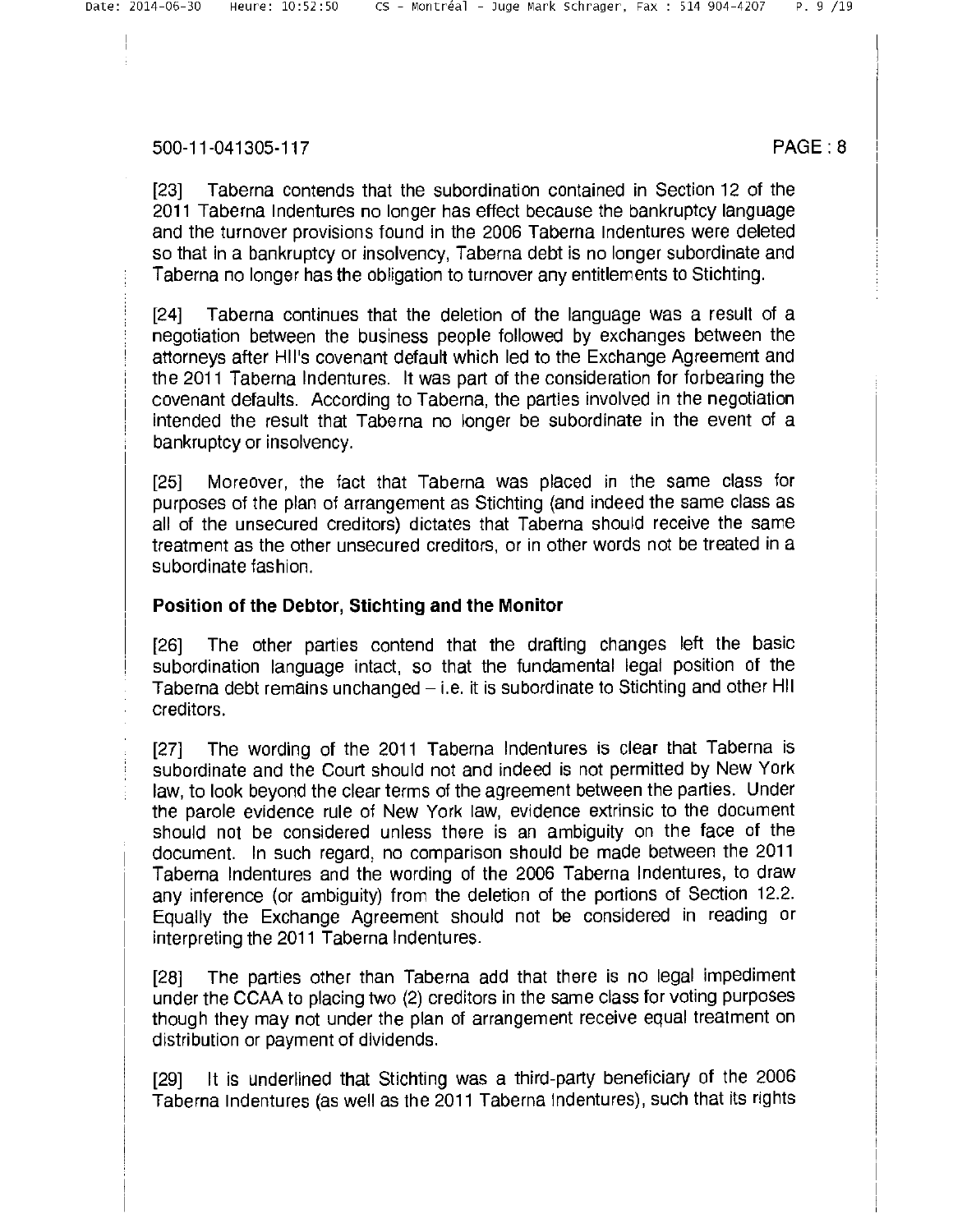could not be altered without its consent. Thus, the subordination from which it benefited under the 2006 Taberna Indentures could not be modified without its consent. Stichting was not a party to the Exchange Agreement nor to any of the negotiations leading up to the Exchange Agreement. Its consent was not obtained, nor even sought.

[30] Moreover, Section 12.6 of the 2011 Taberna Indentures (section 12.7 in the 2006 Taberna Indentures) provides that a waiver of the subordination may not be presumed so that the fact that the Debtor may have placed Stichting in the same class as Taberna under the plan of arrangement (and Stichting not protesting) cannot be interpreted against Stichting as a waiver of the subordination from which it benefits under the 2011 Taberna Indentures.

# **DISCUSSION**

[31] In virtue of the choice 0f law clause in both the 2011 Taberna Indentures and the 2006 Taberna Indentures, the law of the State of New York applies. Though New York law applies to the interpretation and the validity of the contract, it is local law that applies to the insolvency estate established pursuant to the CCAA $<sup>2</sup>$  so that issues of distribution in the insolvency or questions of priority of</sup> payment are decided by application of the lex fori<sup>3</sup>. In Québec private international law, insolvency laws are characterized as procedural, so that the conflict rule indicates that the law of the forum applies<sup>4</sup>.

[32] Since New York law is taken as a fact to be proved by expert testimony, each 0f Taberna, Stichting and the Monitor called expert witnesses who also, in accordance with Article 402.1 C.C.P., had filed reports.

[33] Mr. Howard E. Levine, a practicing attorney and a former New York Court of Appeal Judge opined for Stichting that under New York law a clear and unambiguous contract is deemed the definitive expression of the contracting parties' intent and must be enforced according to its terms, without reference to extrinsic evidence" (i.e. evidence other than the language used in the contract itself). Such extrinsic evidence may only be invoked where the language of the contract is ambiguous. Extrinsic evidence cannot be relied upon to create an ambiguity in the text of the contract. Since the subordination language used in the 2011 Taberna Indentures is clear and unambiguous, then, under New York law, extrinsic evidence would not be admitted. The lack of a turnover provision does not change the subordinated status of the Taberna notes. Mr. Levine was

<sup>&</sup>lt;sup>2</sup> DICEY AND MORRIS, The Conflict of Laws, 2000, par. 31-040).<br><sup>3</sup> Eagle Chinyarda Caracterina ya (soppia Postatella The 11974).

Todd Shipyards Corporation vs Ioannis Daskalelis, The, [1974] S.C.R. 1248; DICEY, op.cit., par. 7-032.

 $\overline{4}$ C. EMANUELLI, Droit International Privé Québecois, 3<sup>e</sup> ed., 2011 para. 582; J. WALKER, CASTEL & WALKER. Canadian Conflict of Laws, 6'hed., pp. 6-7 and 29-7.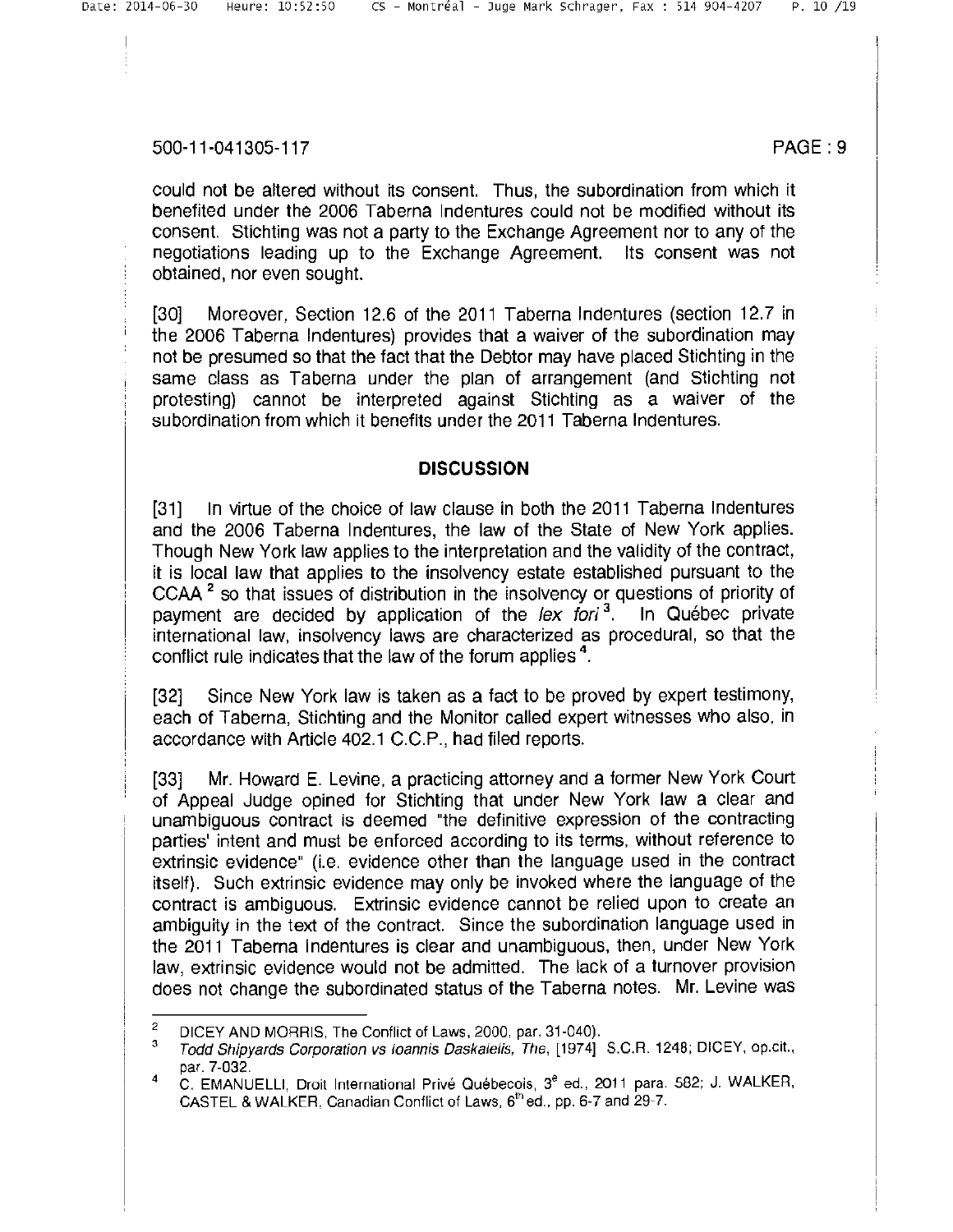adamant that the New York courts strictly apply this parole evidence rule but he conceded that interrelated contracts executed contemporaneously may be read together.

[34] Mr. Jeffrey D. Saferstein, a New York insolvency attorney, was called as an expert by the Monitor and echoed Mr. Levine's opinion on contract law and added an insolvency dimension.

[35] Mr. Saferstein agreed that the subordination language in the 2011 Taberna Indentures was clear and unambiguous so that given the default, "Senior Debt" (i.e. the Stichting claims) must be paid in full before any monies can be received by Taberna noteholders. Turnover provisions are usually found in New York subordination agreements, but the absence of such a clause does not dilute the effect of the remaining subordination language. The turnover language reinforces the subordination, but its absence does not fundamentally alter the subordinated rights. In a New York insolvency, the US Bankruptcy Court would look at New York state law as the law of the contract and based on the parole evidence rule would exclude extrinsic evidence and give effect to the clear terms of the subordination of the 2011 Taberna Indentures, according to Mr. Saferstein.

[36] Mr. Peter S. Partee, Taberna's expert, is also a New York insolvency lawyer. His quality as an expert was challenged since he is а partner in the law firm representing Taberna and it was argued that he did not have sufficient independence to be qualified as an expert. The undersigned dismissed the objection at the hearing, considering that the issue would go to probative value of the testimony rather than the qualification of Mr. Partee as an expert. This is particularly so because the principal concept of foreign law dealt with by the experts (i.e. the exclusion of extrinsic evidence when the terms of the parties' contract are clear and unambiguous) is not really that "foreign" at all. Québec law shares similar rules of evidence and interpretation.

[37] Mr. Partee finds in the fact of the deletion of the turnover provisions from the 2006 Tarberna Indentures and in the extrinsic evidence, proof of the parties' intent that the subordination of the Taberna debt cease to have effect in an insolvency filing. The presence of a turnover provision is common and the fact of its deletion is significant and does not constitute parole evidence, so that the deletion would be considered by a New York court in the opinion of Mr. Partee. Absent the turnover, a court would not impose such an obligation on Tarberna  $$ i.e. to turnover any entitlement to or funds received in an insolvency. Mr. Partee analyzed the turnover clause in the context of US bankruptcy proceedings where turnover provisions allow senior and subordinated debts to be classified together in a plan (for voting purposes) but not to receive the same financial treatment since the subordinated creditor will be obliged to turnover what it receives pursuant to its contractual obligations.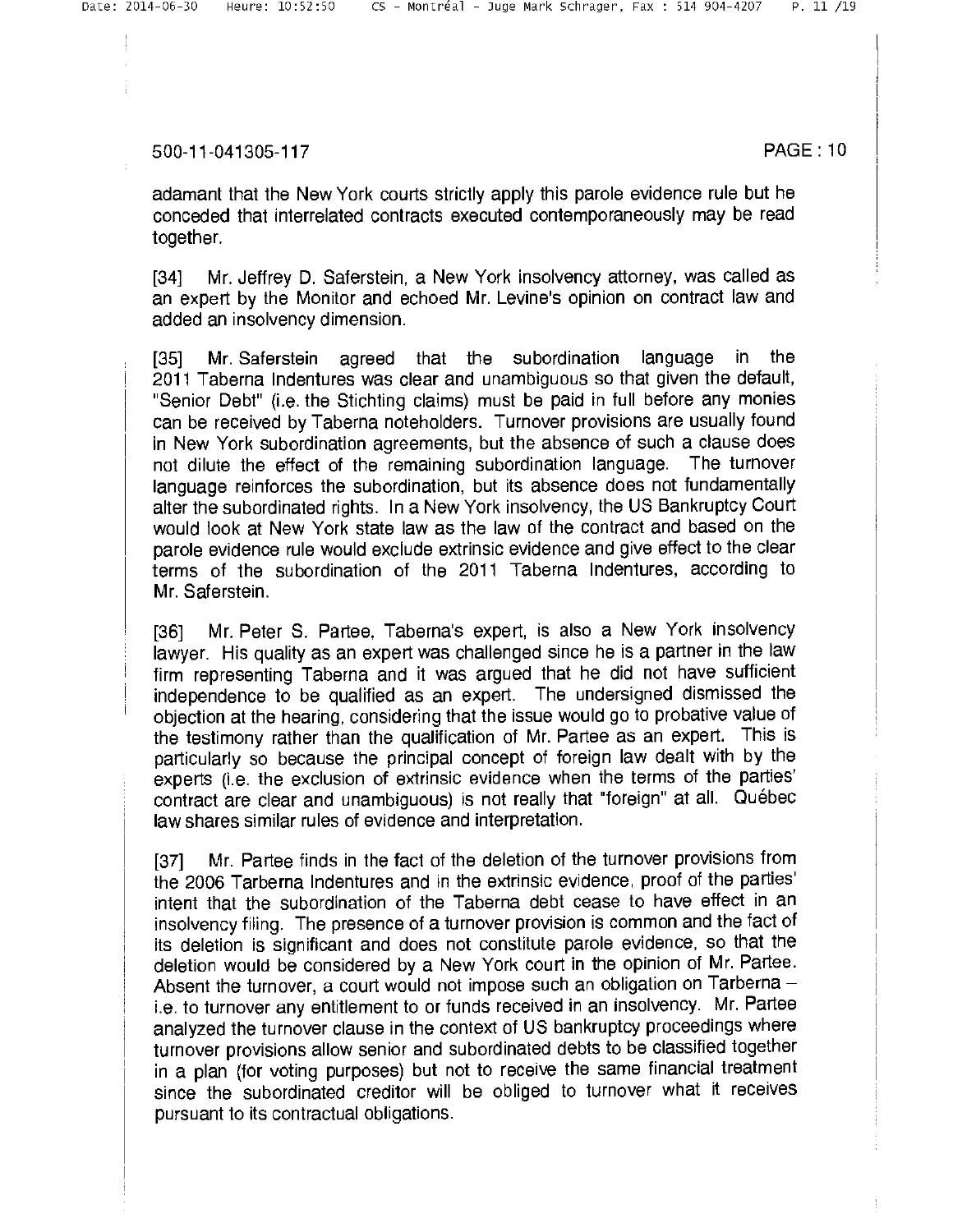[38] Mr. Partee also underlined in his testimony that the recitals of the 2011 Taberna Indentures refer explicitly to the concurrent Exchange Agreement which in turn refers to the 2006 Taberna Indentures. Thus, he argues, those documents are not extrinsic to the 2011 Taberna Indentures and may be considered in the interpretation exercise.

[39] Counsel for Taberna went further, arguing that certain drafting inconsistencies brought about ambiguity so that the negotiations and email exchanges between the business people and counsel of the Debtors and Taberna leading up to the signing of the 2011 Taberna Indentures should be considered by this Court.

[40] The undersigned does not believe that this Court must choose one expert's opinion over the other. The resolution of the differing expert's opinions does not change the outcome. The subordination clause clearly establishes the principal. The extrinsic evidence adduced by Taberna is not convincing of any intention to change the principal of subordination that existed under the 2006 Taberna Indentures. Canadian insolvency law (with Québec civil law as suppletive) provides that the effect of that subordination in the insolvency of the Debtor is that the Taberna debt is to be treated as subordinate and not paid unless and until full payment has been made to the senior Debt (including Stichting).

[41] The undersigned has considered the Exchange Agreement as a concurrent document and thus has considered it not to be extrinsic evidence. Since the Exchange Agreement specifically refers to the 2006 Taberna Indentures, the undersigned has considered the previous subordination drafting.

[42] It is accepted in Canadian insolvency law that in proposals under the Bankruptcy and Insolvency Act<sup>5</sup> ("BIA"") to which CCAA arrangements are fundamentally similar, the rights of the debtor vis-à-vis its creditors is altered under the proposal but not the rights of the creditors *inter se*<sup>6</sup>.

[43] Subordination clauses are fully enforceable in a bankruptcy or insolvency context<sup>7</sup>. Giving effect to a subordination clause as HII proposed does not make a plan unfair or unreasonable  $^8$  as the fair and reasonable criterion for court sanction of a CCAA plan of arrangement does not require equal treatment of all creditors<sup>9</sup>.

s R.S.C., c. B-3.

 $\frac{6}{7}$  Merisel Canada Inc. vs 2862565 Canada Inc., 2002 R.J.Q. 671 (QCCA)...<br> $\frac{7}{7}$  Be Marsuall Communications Canada 1994 1, All E.B. 737 (Ch.B.)...

Re Maxwell Communications Corp, [1994] 1 All.E.R. 737 (Ch.D.) pp. 13-14, 21; Bank of Montréal vs Dynex; (1997) 145 D.L.R.  $4<sup>th</sup>$  499 (Alta Q.B.) confirmed on other grounds 182 D.L.R. 4`h 640 (Alta C.A.) and [2002] 1 S.C.R. 146.

 $B$  Bank of Montréal vs. Dynex, ibid.

<sup>в</sup>*Air Canada,* (2004) 2 C.B.R. (5th) 4 at para 2. and 11 (Farley, J.).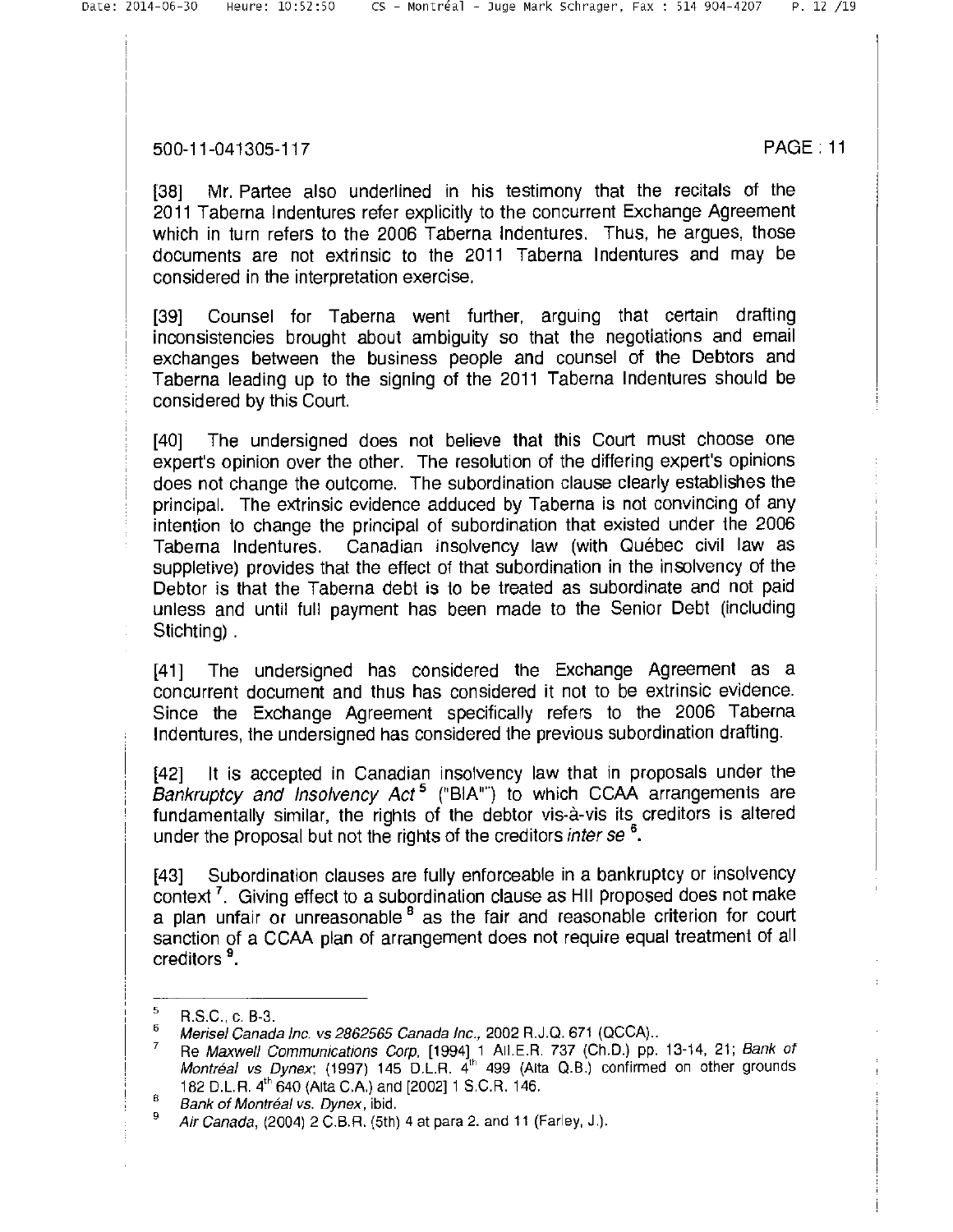[44] Subordination clauses not containing express language addressing the effect of the subordination in a bankruptcy are given effect in a bankruptcy, nonetheless 10.

[45] Subordinate creditors have been ordered to turnover to senior creditors monies received in an insolvency based on general subordination language i.e. absent a turnover clause  $11$ .

[46] Significantly, in Stelco<sup>12</sup>, the Ontario Court of Appeal confirmed Farley, J. that a debtor may group subordinate with senior debt in classification. The creditors are classified according to their rights vis-à-vis the debtor <sup>13</sup>. Both stichting and Taberna are unsecured note or debenture debt. It is their rights inter se which differ.

[47] It is noteworthy that on the facts of the Stelco case, there was a turnover clause which was characterized as reinforcing the subordination 14, which in turn reinforces Mr. Safestein's testimony before the undersigned that the general language is sufficient.

[48] The Ontario Court of Appeal has stated that classification that would jeopardize plans of arrangement should not be favoured 15. In Stelco as here, junior debt was grouped with senior debt since the junior debt was "out of the money" and accordingly would vote against the plan, as did Taberna in the present case. If placed in their own class, the Taberna noteholders could either deteat the plan, or not be bound by the plan so that the Debtor wound be unable to arrange all of its debts. The debt of all the other creditors, senior to Taberna would be arranged but that of Taberna would not be arranged since they would not be bound by the plan.

[49] Mr. Partee and Mr. Saferstein explained that in US bankruptcy law, the cram down provisions of the US Bankruptcy Code could allow the Court to sanction a plan and bind a creditor in a separate class who had voted against the plan. However, this possibility does not exist under the CCAA so that the "cram down" must exist at the voting level by grouping subordinate debt with senior debt. Otherwise, junior debt would have a veto or an option of not being bound which is what Farley, J. characterized as the "tyranny of the minority" <sup>16</sup>.

 $^{10}$  Air Canada, ibid.

Merisel Canada Inc. vs. 2862565 Canada Inc., op. cit.

<sup>12</sup> Re Stelco, (2005) 15 C.B.R. (5<sup>th</sup>) 297 (Ont S.C.); affirmed (2005) 15 C.B.R. (5<sup>th</sup>) 307 (Ont. <sup>С</sup>.A.).

<sup>&</sup>lt;sup>13</sup> See s. 22 CCAA concerning criteria for classification.<br><sup>14</sup> De Steleo 2007 ONCA 483: para 483: para 41.45

<sup>&</sup>lt;sup>14</sup> Re *Stelco*, 2007 ONCA 483; , para.483; para. 41-45.<br><sup>15</sup> Be *Stelco*, (2005), C.A. op cit. para. 36.

 $^{15}$  Re *Stelco*, (2005), C.A.,op.cit. para. 36.<br><sup>16</sup> Be *Stelco*, (2005), op.cit. para. 15.

<sup>16</sup> Re Stelco, (2005), op.cit., para. 15.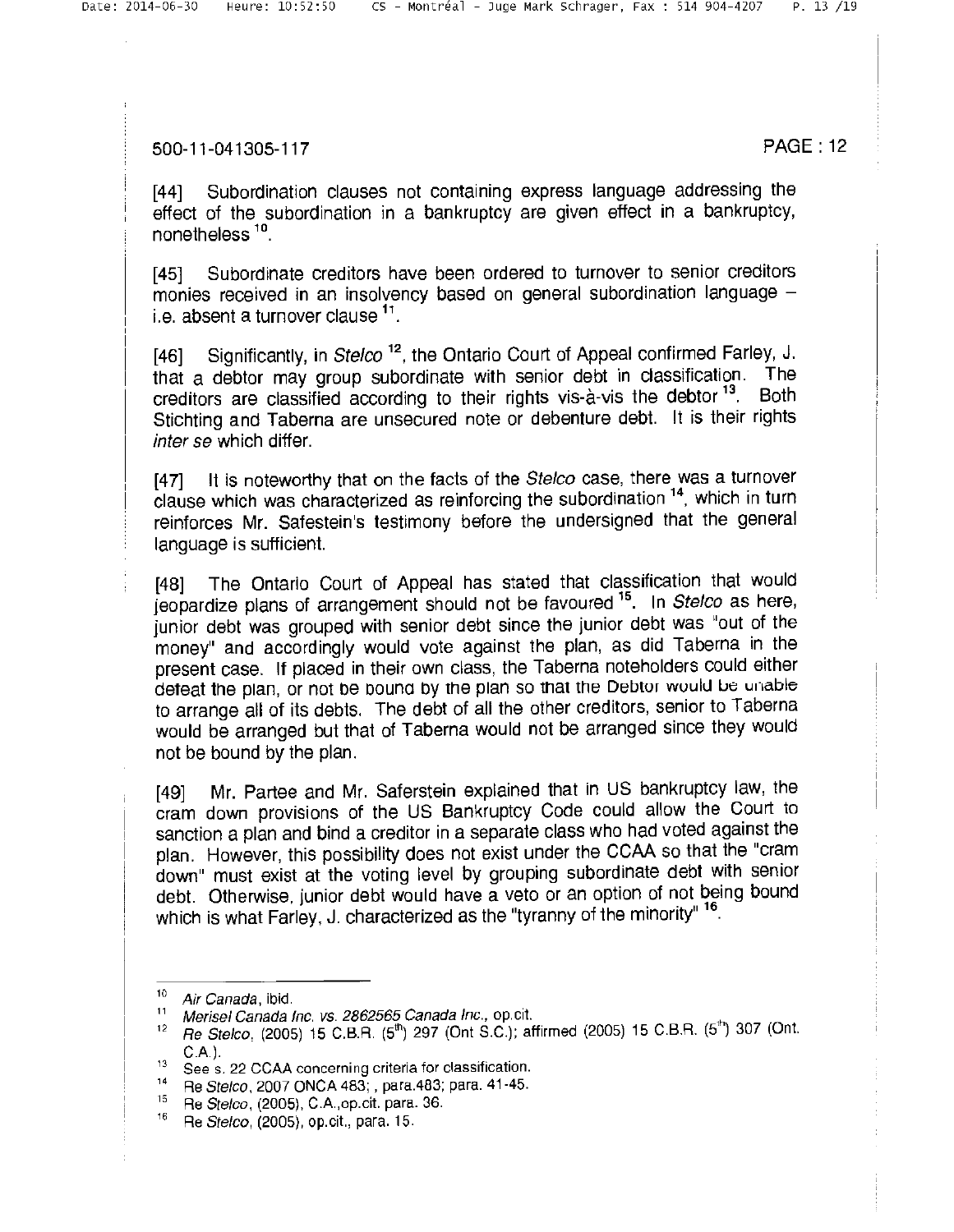[50] In the second round of *Stelco* litigation, the Ontario Court of Appeal again confirmed the trial judge (this time, Wilton-Siegel, J.) in giving effect to the subordination (albeit containing a turnover) but emphasizing the principle applicable here that а plan vote and implementation do not alter the rights of creditors inter se.

[51] Accordingly, applying principles of Canadian insolvency law to the subordination in the present cause, Taberna remains subordinate in the insolvency and this absent the specific bankruptcy language and a turnover clause.

[52] Unfortunately for Taberna, the extrinsic evidence adduced is not helpful to its case.

[53] The testimony of Mr. Miles, the officer of HII involved in the business negotiation of the 2011 Taberna Indentures, at best, might support an argument that the new language was intended to eliminate subordination in the event that Hill went into a bankruptcy liquidation <sup>17</sup>. However, the present regime is that of a plan of arrangement under the CCAA. There is no proof that there was a meeting of the minds that subordination ended within an insolvency filing.

[54] The email exchanges of draft wording between the attorneys charged with preparing the 2011 Taberna Indentures are not proof of any meeting of the minds either. Initially, a draft was sent by Taberna's lawyer eliminating the whole subordination section from the 2006 Taberna Indentures. HII counsel replied with a request that the omitted subordination language be reinserted into the document. The end-result was the present wording. After HII consulted Dutch and Canadian counsel, the present wording was accepted. Taberna's counsel at trial invokes this exchange as part of its argument that it was agreed that there would be no turnover obligation in the event of an insolvency. However, the position of Canadian and Dutch counsel is equally consistent with the position of the Canadian case law summarized above that the general subordination language was sufficient to continue the status of Taberna debt as fully subordinated notwithstanding an insolvency filing and notwithstanding the absence of specific turnover language. Taberna counsel may have sought an advantage for Taberna in the drafting but no meeting of the minds to change the basic subordination concept has been demonstrated.

[55] Taberna counsel's argument that the modrfication to the subordination was the consideration for Taberna forbearing the III covenant default is not supported by the evidence. It is axiomatic that unsecured creditors generally benefit from their debtor continuing in business and avoiding forced liquidation. Particularly in this case, Taberna received letters of credit aggregating

Deposition of James Miles, February 21, 2013, pp. 29 to 30, and page 34.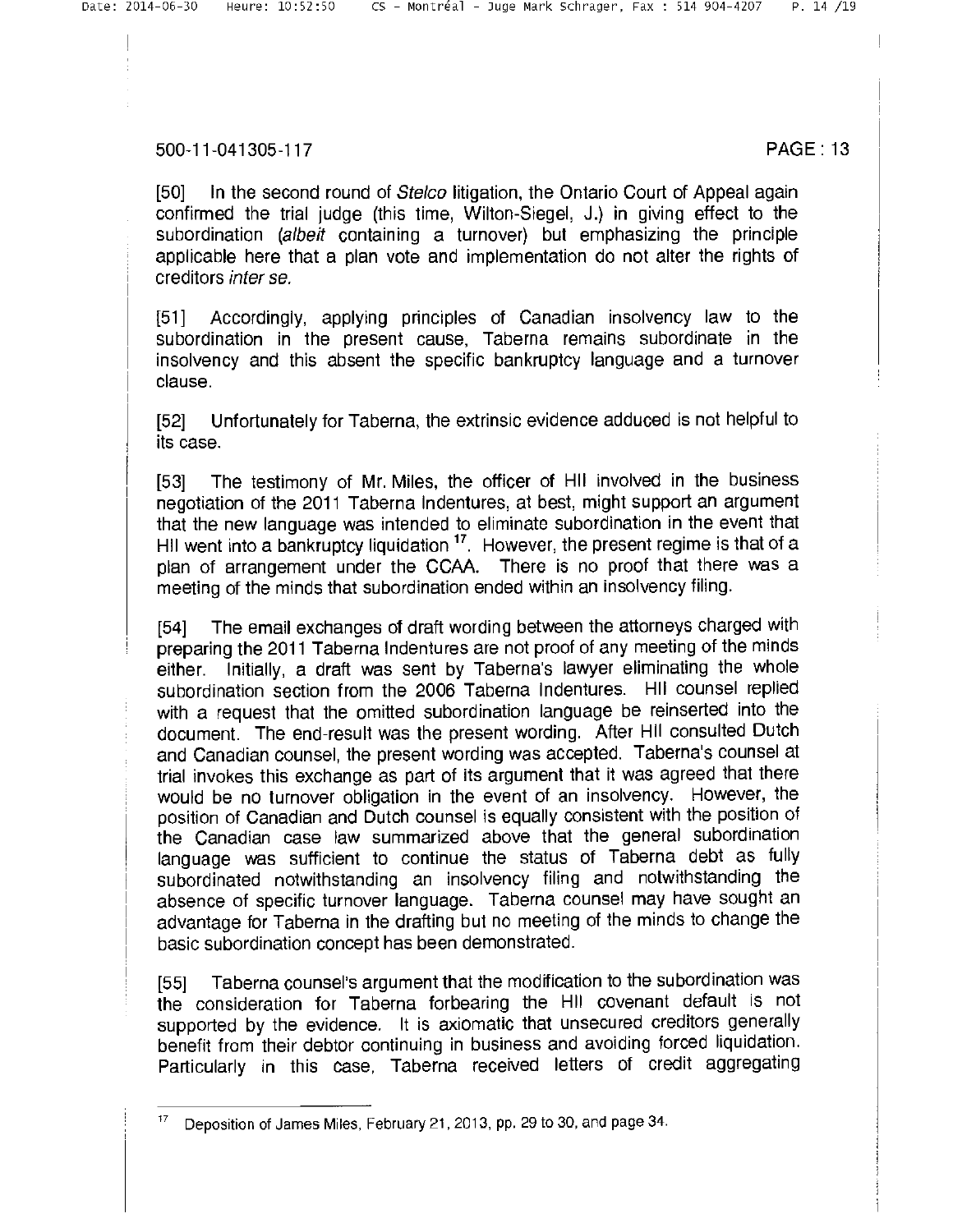approximately \$2 Million. Payment under the letters of credit was not subordinated. Taberna also received fee compensation in the six figures as additional consideration for entering into the Exchange Agreement and the 2011 Taberna Indentures. Payment to Taberna under the letters of credit is explicitly stated in the 2011 Taberna Indentures not to be subject to the subordination. Clearly, if the bargain had been that subordination would cease on bankruptcy or insolvency filing, then the parties could have easily so stated as they did for the payment under the letters of credit.

[56] Most significantly, and in itself fatal to Taberna's position is the fact that Stichting was not a party to the negotiations leading up to the 2011 Taberna Indentures nor to the documents themselves.

[57] Section 1.10 of both the 2006 and 2011 Taberna Indentures provides as follows:

### **"SECTION 1.10 Benefits of indenture**

Nothing in this Indenture or in the Securities, express or implied, shall give to any Person, other than the parties hereto and their successors and assigns, the holders of Senior Debt and the Holders of the securities any benefit or any legal or equitable right, remedy or claim under this Indenture."

[58] Accordingly, and in virtue of Section 1.10, Stichting can rely on the terms of the Taberna Indentures and claim the benefit thereof.

[59] Moreover, Section 12.7 of the 2006 Indentures (equivalent to Section 12.6 in the 2011 Taberna Indentures) provides as follows:

#### **"SECTION 12.7 No Waiver of Subordination Provisions**

- (a) No right of any present or future holder of any Senior Debt to enforce subordination as herein provided shall at any time in any way be prejudiced or impaired by any act or failure to act on the part of the Company or by any act or failure to act, in good faith, by any such holder, or by any noncompliance by the Company with the terms, provisions and covenants of this Indenture, regardless of any knowledge thereof that any such holder may have or be otherwise charged with.
- (b) Without in any way limiting the generality of paragraph (a) of this Section 12.7, the holders of Senior Debt may, at any time and from to time, without the consent of or notice to the Trustee or the Holders of the Securities, without incurring responsibility to such Holders of the Securities and without impairing or releasing the subordination provided in this **Article XII** or the obligations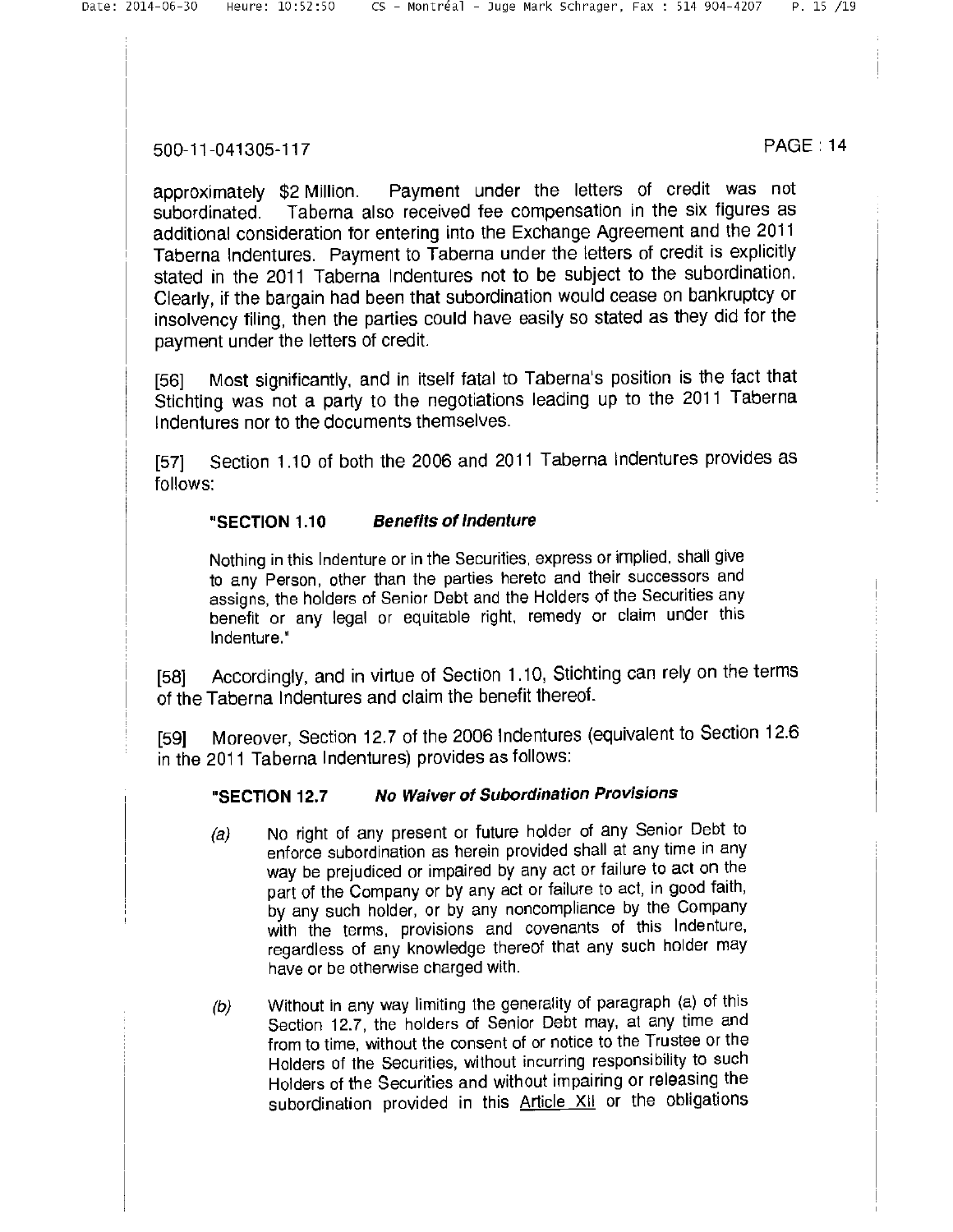hereunder of such Holders of the Securities to the holders of senior Debt, do any one or more of the following: (i) change the manner, place or terms of payment or extend the time of payment of, or renew or alter, Senior Debt, or otherwise amend or supplement in any manner Senior Debt or any instrument evidencing the same or any agreement under which Senior Debt is outstanding, (ii) sell, exchange, release or otherwise deal with any property pledged, mortgaged or otherwise securing Senior Debt, (iii) release any Person liable in any manner for the payment of Senior Debt and (iv) exercise or refrain from exercising any rights against the Company and any other Person."

[60] Accordingly, Stichting senior rights existing at the time of the 2011 Taberna Indentures could not be waived or altered by III dealing with Taberna alone, the whole in virute of the 2006 Taberna Indentures. Stichting's agreement was necessary.

[61] This is clear on the basis of the afore-mentioned provisions and is underscored by the application of the principles of the Québec Civil Code dealing with the stipulation in favour of а third-party beneficiary to а contract (see Article 1444 and following of the Ouébec Civil Code).

[62] There is no evidence of any revocation of the stipulation in favour of Senior Debt agreed to by Stichting. Indeed, the stipulations in their favour (Article 1.10) are reiterated in the 2011 Taberna Indentures.

[63] In view of all of the foregoing, any debt under the 2011 Taberna Indentures is subordinate to the Stichting debt and based on the clear terms of the 2011 Taberna Indentures cannot receive payment unless and until Senior Debt including Stichting debt is paid in full.

[64] Taberna's argument that the plan implementation changed the foregoing, is simply not correct. As stated above, the plan of arrangement does not alter the rights of creditors inter  $se^{-18}$ . Moreover, the process undertaken of seeking a judgment on the matter and writing into the plan that Taberna's claim would be dealt with on the basis of the Court order to be issued pursuant to such legal proceedings was not only a valid manner of dealing with the issue, but was a commercially practical manner of allowing the plan to move forward for the benefit of Hil and all of the creditors and other stakeholders. Such an approach attains the policy objectives of the CCAA and was lauded by the Ontario Court of Appeal in Stelco<sup>19</sup>, in similar circumstance to this case.

<sup>&</sup>lt;sup>18</sup> Re *Stelco*, 2007, op.cit, para. 41-45.

Re Stelco, op.cit. no 2, para. 43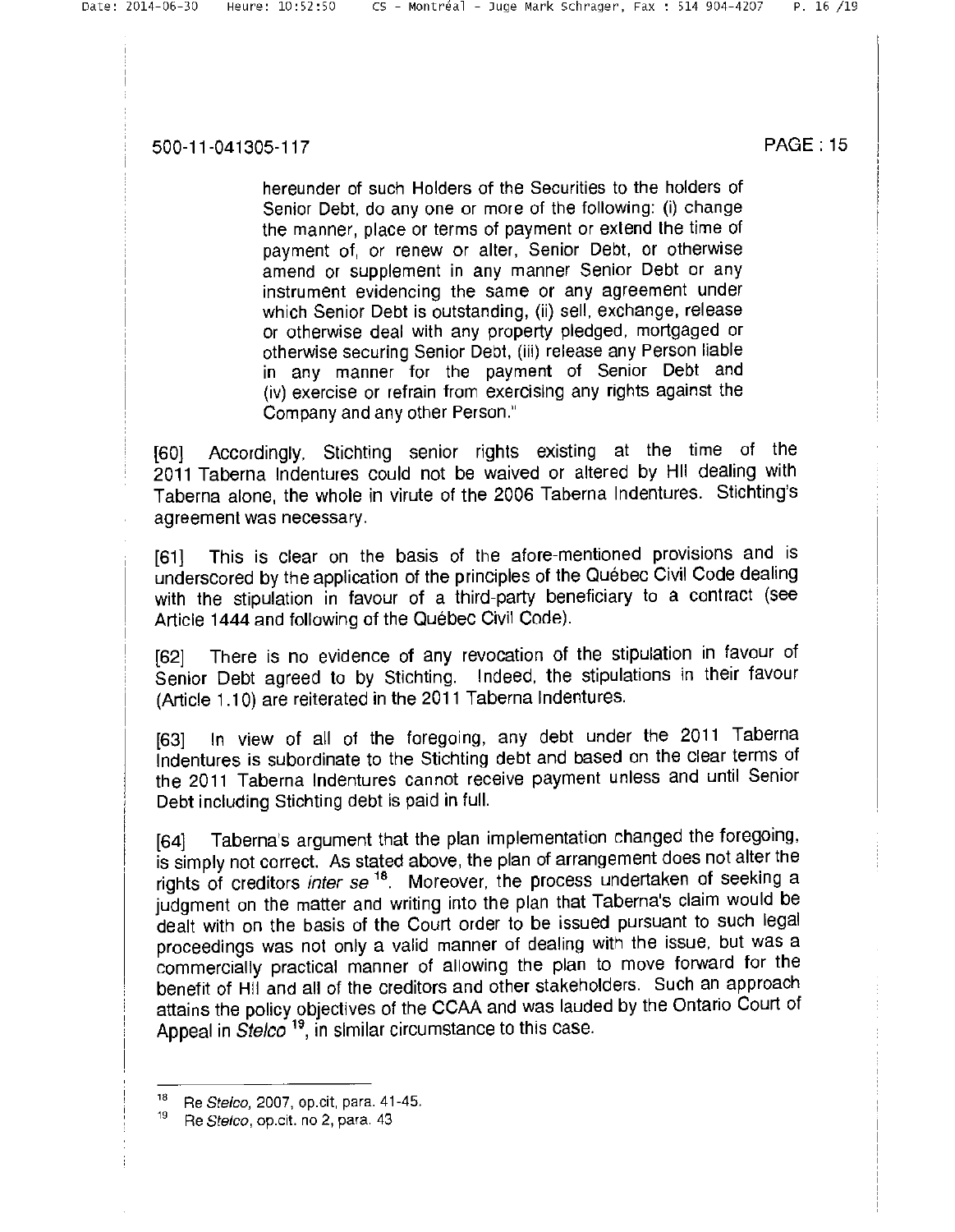[65] Equally, neither Stichting nor the Monitor can validly argue that Taberna renounced its position or waived any right by not contesting the classification. The Motion for Directions was tabled prior to the plan. Everyone involved knew what the issue was. Taberna voted against the plan and awaited its day in court on the Motion to learn how its claim would ultimately be treated. It bought into the same commercially reasonable approach as the other parties in resolving the issue while allowing the plan to move forward. There was no waiver or renunciation by Taberna of its rights.

[66] The Monitor aggressively supported Stichting's position. Mr. Saferstein, the expert produced by the Monitor, provided useful evidence since he brought a bankruptcy perspective into the evidence of US or New York law. There was however an inevitable overlap with Stichting's expert evidence made through Mr. Levine who did not deal with the the bankruptcy law effects of the subordination but solely the effect as between the parties. Accordingly, Stichting will be awarded costs including those of Mr. Levine fixed at US\$76,413.00 according to the evidence filed at the hearing. Since no proof was made of the applicable exchange rate, this will be subject to taxation. The Monitor will be awarded one half of its expert's costs which will be subject to taxation since invoices were not filed at the hearing. Also, the Monitor did not testify nor file a report as is customary in order to bring the Court up to date on the state of the CCAA file. In view of the foregoing, no judicial costs of the Monitor will be awarded other than half of its expert fees.

[67] Since Ill's position was essentially represented by Stichting and the Monitor, no costs will be awarded to HII.

[68] HII's counsel amended the conclusions of the Motion for Directions at the request of the undersigned to avoid reference to terms defined outside of the conclusions. The other parties did not contest the wording so that the conclusions in this judgment will follow such wording.

### **FOR ALL OF THE FOREGOING REASONS, THE COURT:**

[69] **GRANTS** the Petitioners' Re-amended Motion for Directions (the "Motion");

**[70] DECLARES** that the payment of any and all amounts owing under and pursuant to:

70.1. Taberna Preferred Funding VI, Ltd.'s US \$12 million interest pursuant to a Junior Subordinated Indenture dated as of July 26, 2006 (the "2006 USD Indenture") by and between Homburg Invest Inc. ("HII") and Wells Fargo Bank, N.A. ("Wells Fargo") for the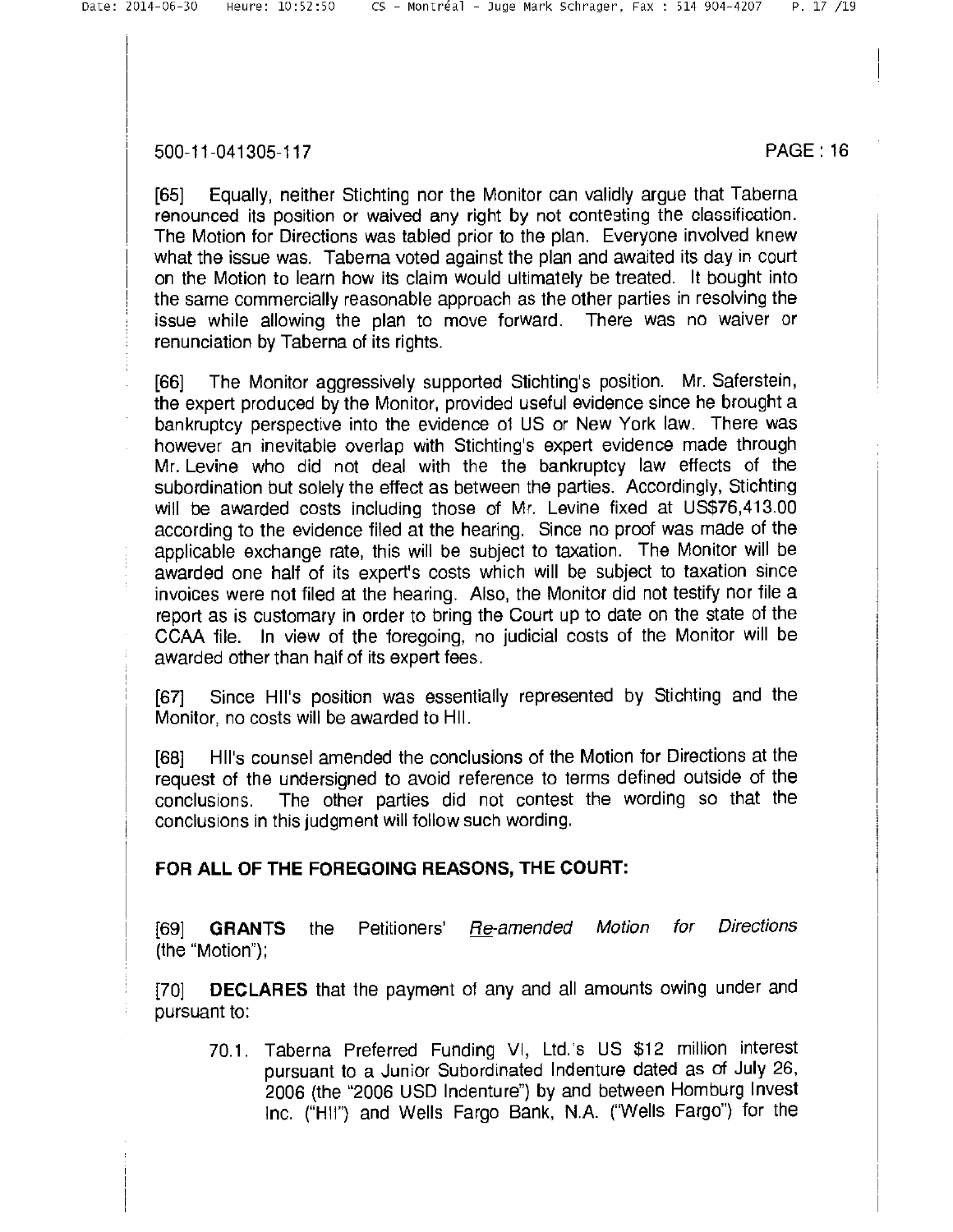issuance of US \$20 million junior subordinated notes due 2036 (the "Original Taberna VI Note");

- 70.2. The note issued to Taberna Preferred Funding VIII, Ltd. ("Taberna VIII") pursuant to a Junior Subordinated Indenture dated as of February 28, 2011 (the "2011 Taberna VIII Indenture") by and between HII and Wells Fargo (the "2011 Taberna VIII Note"); and
- 70.3. The notes issued to Taberna Europe CDO I P.L.C. and Taberna Europe COO II P.L.C. on February 28, 2011 witnessing their respective interest of €20 million and €5 million pursuant to a Junior Subordinated Indenture dated as of February 28, 2011 (collectively with the 2006 USD Indenture and the 2011 Taberna VIII Indenture, the "Taberna Indentures") by and between III and Wells Fargo for the issuance of €25 million junior subordinated notes due 2036 (the "2011 Taberna Europe Notes");

(the Original Taberna VI Note, the 2011 Taberna VIII Note and the 2011 Taberna Europe Notes are collectively referred to as the "Current Taberna Notes') is subordinated to the full and complete payment of any and all amounts owing in respect of the principal of and any premium and interest on all debt of HII (excluding trade accounts payable or liabilities arising in the ordinary course of business), whether incurred on or prior to the date of the Indentures or thereafter incurred, unless it is expressly provided in the instrument creating or evidencing the same that such obligations are not superior in right of payment to the Current Taberna Notes (the "Senior Debt'), including without limitation Stichting Homburg Bonds' claims against HII pursuant to a Trust Indenture dated as of December 15, 2002, and any related supplemental indentures thereto, and a Trust Indenture dated as of May 31, 2006 as guaranteed by III pursuant to a Guarantee Agreement dated as of December 15, 2002 (the "Bonds"), unless and until the Senior Debt is fully satisfied;

[71] ORDERS that for the purpose of any distribution to occur under the Fourth Joint Amended and Restated Plan of Compromise and Reorganization of III and Homburg Shareco Inc. dated as of March 27, 2014 (the "Plan"), any distribution to the holders of the Current Taberna Notes by virtue of their status as unsecured creditors and holders of the Current Taberna Notes shall be remitted to the holders of the Senior Debt on а pro-rata basis, including without limitation the Bonds, unless and until the Senior Debt is fully satisfied;